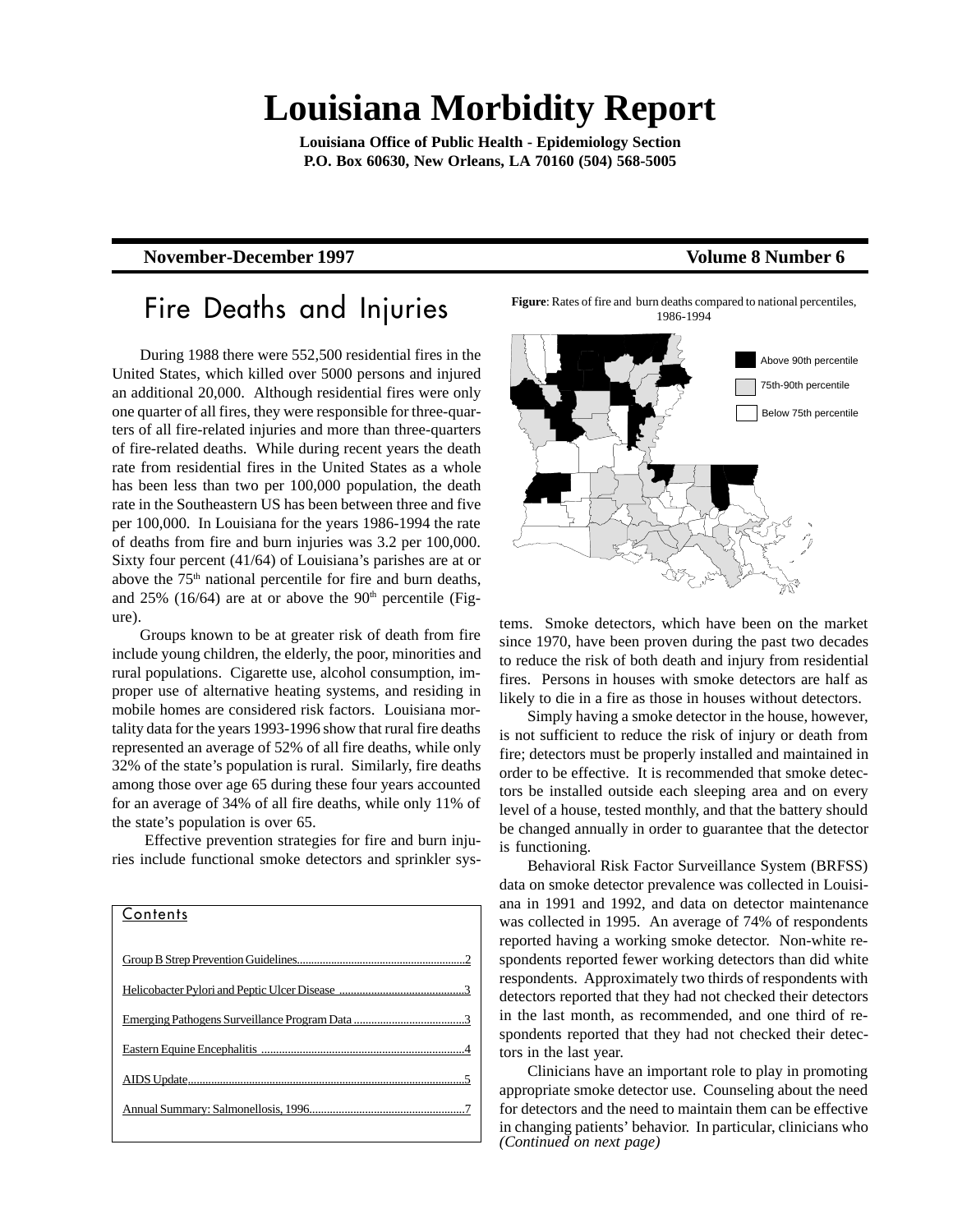#### *Salmonellosis Outbreak (Cont.)*

work with groups at high risk for fire and burn injuries, such as children, the elderly, the poor and minorities, should consider including counseling about fire safety in their routine work.

Beyond education by clinicians, it is not clear what is the best way to increase the prevalence of functional smoke detectors in the community. Interventions which have been tried include community fire safety education campaigns about the need to install detectors, giving out discount coupons or vouchers for free detectors, giving out detectors themselves, and installing detectors. However, some installed detectors do not function because of failure to replace batteries when they run down, removal of batteries for other uses, or deliberate disabling of smoke detectors. In recent years the development of lithium-powered detectors has overcome some of these barriers, since the lithium batteries last 10 years, cannot be easily removed, and cannot be used for other purposes. However, the cost of lithium detectors is three times that of conventional detectors. The Injury Research and Prevention Program is surveying state residents to learn more about the barriers to the acquisition and maintenance of smoke detectors, so that innovative programs to overcome these barriers can be devised.

# Group B Strep Prevention Guidelines

Group B streptococcal (GBS) disease is the leading bacterial infection associated with illness and death among newborns in the United States. In infants, GBS disease is characterized as either early-onset (i.e., occurring in infants  $\langle 7 \rangle$  days of age) or late-onset (i.e., occurring in infants  $\geq 7$ days of age). Disease in infants usually occurs as bacteremia, pneumonia, or meningitis. Approximately 25% of the cases of neonatal GBS disease occur in premature infants. The case-fatality rate for GBS disease in newborns is approximately 5%-20%.

From 10% to 30% of pregnant women are colonized with GBS in the vaginal or rectal area. Approximately 1% -2% of infants born to colonized women will develop earlyonset invasive GBS disease. However, early-onset GBS disease can be prevented by targeted use of antimicrobial prophylaxis after onset of labor or membrane rupture.

Guidelines to prevent GBS disease have been developed by CDC and representatives of the American college of Obstretricians and Gynecologists and the American Academy of Pediatrics. The recommendations were revised from draft recommendations published in 1995 and include the option of use of either of two different prevention strategies: One which uses routine cultures of mothers at 35-37 weeks of gestation and one which does not use prenatal cultures. A summary of these strategies is as follows:

### *2*

#### **GBS Prevention Strategy 1: Using prenatal culture at 35-37 week gestation:**

Intrapartum antibiotic prophylaxis is recommended for women with any of the following:

- Previous infant with invasive GBS disease.
- GBS bacteriuria during this pregnancy.
- Delivery at < 37 weeks gestation.
- Positive rectal or vaginal culture for GBS at 35-37 weeks.
- Results of GBS culture at 35-37 weeks unknown and either 1) intrapartum fever or 2) membrane rupture for  $\geq 18$  hours.

### **GBS Prevention Strategy 2: Without use of prenatal culture.**

Intrapartum antibiotic prophylaxis is recommended for women with any of the following:

- Previous infant with invasive GBS disease.
- GBS bacteriuria during this pregnancy.
- Delivery at < 37 weeks gestation.
- Intrapartum fever.
- Membrane rupture for  $\geq 18$  hours.

Note that the two strategies are very similar, and that regardless of which strategy is used, intrapartum prophylaxis is recommended for all women with GBS bacteriuria, all women with a previous infant with GBS disease and all women delivering at < 37 weeks gestation.

The recommended antibiotic regimen for intrapartum prophylaxis is penicillin G 5 million units intravenously

|                                 | <b>Louisiana Morbidity Report</b>                                                                                                                                                                                                                                                                                                                                                                                   |
|---------------------------------|---------------------------------------------------------------------------------------------------------------------------------------------------------------------------------------------------------------------------------------------------------------------------------------------------------------------------------------------------------------------------------------------------------------------|
| Volume 8 Number 6               | November-December 1997                                                                                                                                                                                                                                                                                                                                                                                              |
| 70160.                          | The Louisiana Morbidity Report is published bimonthly by the<br>Epidemiology Section of the Louisiana Office of Public Health to<br>inform physicians, nurses, and public health professionals about<br>disease trends and patterns in Louisiana. Address correspondence to<br>Louisiana Morbidity Report, Epidemiology Section, Louisiana De-<br>partment of Health and Hospitals, P.O. Box 60630, New Orleans, LA |
| <b>Assistant Secretary, OPH</b> | Jimmy Guidry, MD                                                                                                                                                                                                                                                                                                                                                                                                    |
| <b>State Epidemiologist</b>     | <b>Louise McFarland, DrPH</b>                                                                                                                                                                                                                                                                                                                                                                                       |
| <b>Editors</b>                  | <b>Thomas Farley, MD MPH</b><br>Karen Kelso, RNC MS                                                                                                                                                                                                                                                                                                                                                                 |
| <b>Associate Editor</b>         | Barbara Trahan, MPH                                                                                                                                                                                                                                                                                                                                                                                                 |
| <b>Production Manager</b>       | <b>Ethel Davis, CST</b>                                                                                                                                                                                                                                                                                                                                                                                             |
| <b>Contributors</b>             | <b>Susan Wilson, BSN</b><br>Mel Kohn, MD MPH<br>Diane Praytor-Cartwright, MPH<br><b>Jeff Hanson, MPH</b>                                                                                                                                                                                                                                                                                                            |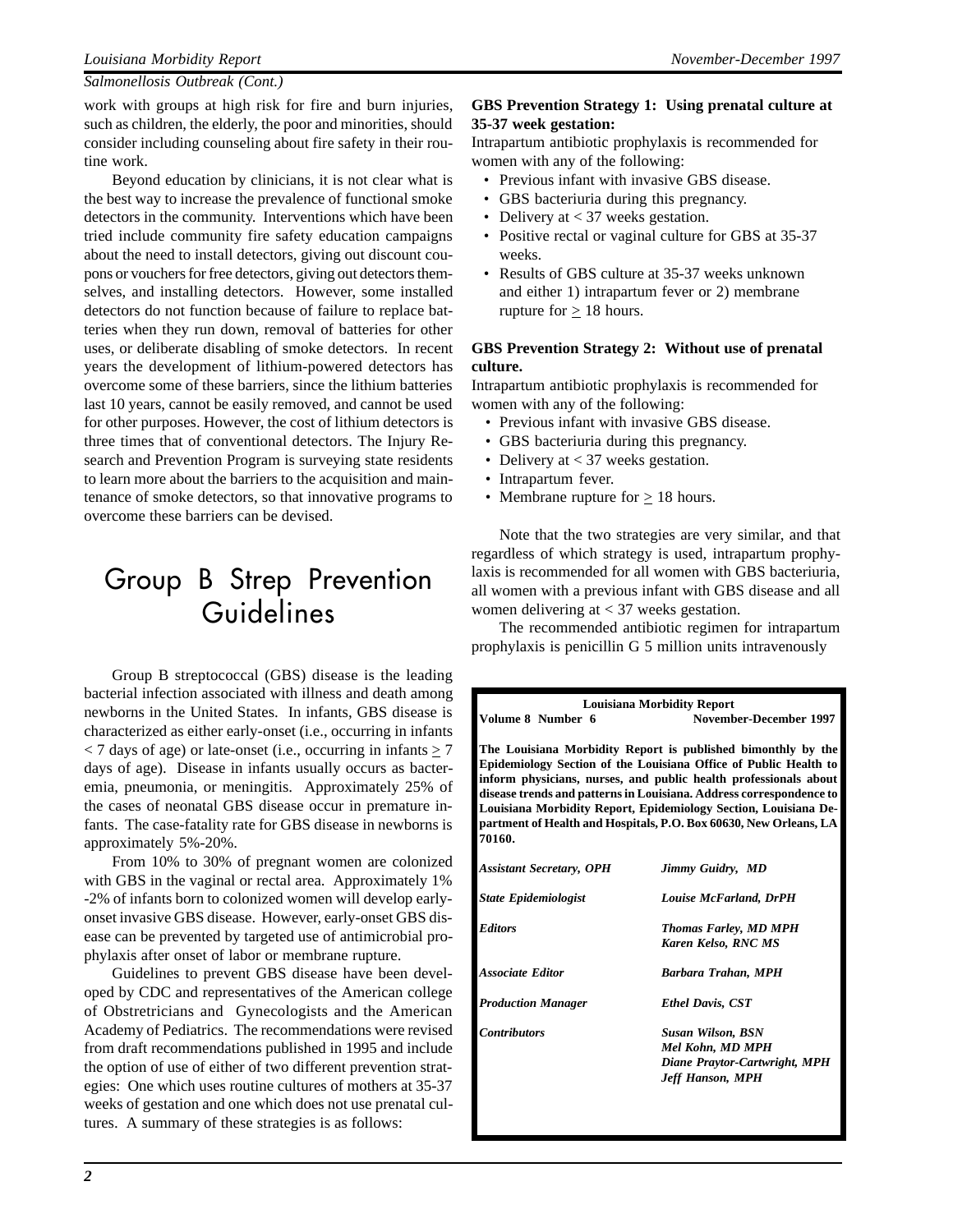Ampicillin is an acceptable alternative, and clindamycin is recommended for patients allergic to penicillin. Routine use of prophylactic antimicrobials for infants born to mothers who received intrapartum prophylaxis is not recommended, however, empiric antibiotics are recommended for infants showing signs of sepsis and empiric antibiotics should be considered for infants with gestational age less than 35 weeks or infants for whom the mother received less than 4 hours of intrapartum antibiotics.

The complete recommendations, including algorithms to follow for each strategy, are available from the Epidemiology Section by calling (504) 568-5005.

# Helicobacter Pylori and Peptic Ulcer Disease

Peptic ulcer disease is the primary reported cause of death in approximately 6,500 persons in the U.S. each year. An estimated 25 million Americans suffer from peptic ulcer disease. Before 1982, when the bacterium *Helicobacter pylori* was discovered, spicy food, acid, stress, and lifestyle were considered the major causes of ulcers. *H. pylori* is a spiral shaped bacterium that is found in the gastric mucus layer or adherent to the epithelial lining of the stomach. It is now felt that *H. pylori* causes more than 90% of duodenal ulcers and more than 80% of gastric ulcers. It also causes chronic gastritis in adults and children. Infected persons have a 2- to 6-fold increased risk of developing gastric cancer and mucosal-associated-lymphoid-type lymphoma.

It is not known how *H. pylori* is transmitted or why some patients become symptomatic while others do not. The bacteria are most likely spread from person to person through fecal-oral or oral-oral routes. Possible environmental reservoirs include contaminated water sources. Iatrogenic spread through contaminated endoscopes has been documented but can be prevented by proper cleaning of equipment.

*H. pylori* infection can be diagnosed with serologic tests, a breath test using radiolabeled urea, or endoscopy. Appropriate antibiotic regimens can successfully eradicate the infection in most patients, with complete resolution of mucosal inflammation and a minimal chance for recurrence of ulcers. Eradication rates range from 70% to 90% depending on the regimen used. Currently, five *H. pylori* treatment regimens are approved by the FDA (Table).

Persons with active gastric or duodenal ulcers or documented history of ulcers should be tested for *H. pylori*, and if found to be infected, they should be treated. To date, there has been no conclusive evidence that treatment of *H. pylori* infection in patients with non-ulcer dyspepsia is warranted. Treatment recommendations for children have not been formalized.

CDC has established an *H. pylori* information line for physicians and patients. The toll-free number is 1-888- MyUlcer.

#### **Table**: FDA -approved treatment options

- 1. Omeprazole 40mg QD + clarithromycin 500mg TID x 2 wks, then omeprazole 20mg QD x 2 wks **-OR-**
- 2. Ranitidine bismuth citrate (RBC) 400mg BID + clarithromycin 500mg TID x 2 wks then RBC 400mg BID x 2 wks

**-OR-**

- 3. Bismuth subsalicylate (Pepto Bismol®) 525mg QID + metronidazole 250mg QID + tetracycline 500mg QID\* x 2 wks + H2 receptor antagonist therapy as directed x 4 wks **-OR-**
- 4. Lansoprazole 30mg BID + amoxicillin 1g BID + clarithromycin 500mg BID x 14 days **-OR-**
- 5. Lansoprazole 30mg TID + amoxicillin 1g TID x 14 days\*\*

 \*Although not FDA approved, amoxicillin has been substituted for tetracycline for patients in whom tetracycline is not recommended.

\*\*This dual therapy regimen has restrictive labeling. It is indicated for patients who are either allergic or intolerant to clarithromycin or for infections with known or suspected resistance to clarithromycin.



Emerging Pathogens Surveillance Program aggregate laboratory data from selected hospitals in Louisiana, January - June, 1997

| State       | Penicillin<br>resistant<br><i>Streptococcus</i><br>pneumoniae | Methicillin<br>resistant<br>Staphylococcus<br>aureus | Vancomycin<br>resistant<br><i>Enterococcus</i><br>species |  |  |  |
|-------------|---------------------------------------------------------------|------------------------------------------------------|-----------------------------------------------------------|--|--|--|
| #Resistant  |                                                               |                                                      |                                                           |  |  |  |
| isolates    | 138                                                           | 2185                                                 | 226                                                       |  |  |  |
| Total       | 837                                                           | 7505                                                 | 5757                                                      |  |  |  |
| isolates    |                                                               |                                                      |                                                           |  |  |  |
| % Resistant | 16%                                                           | 29%                                                  | 4%                                                        |  |  |  |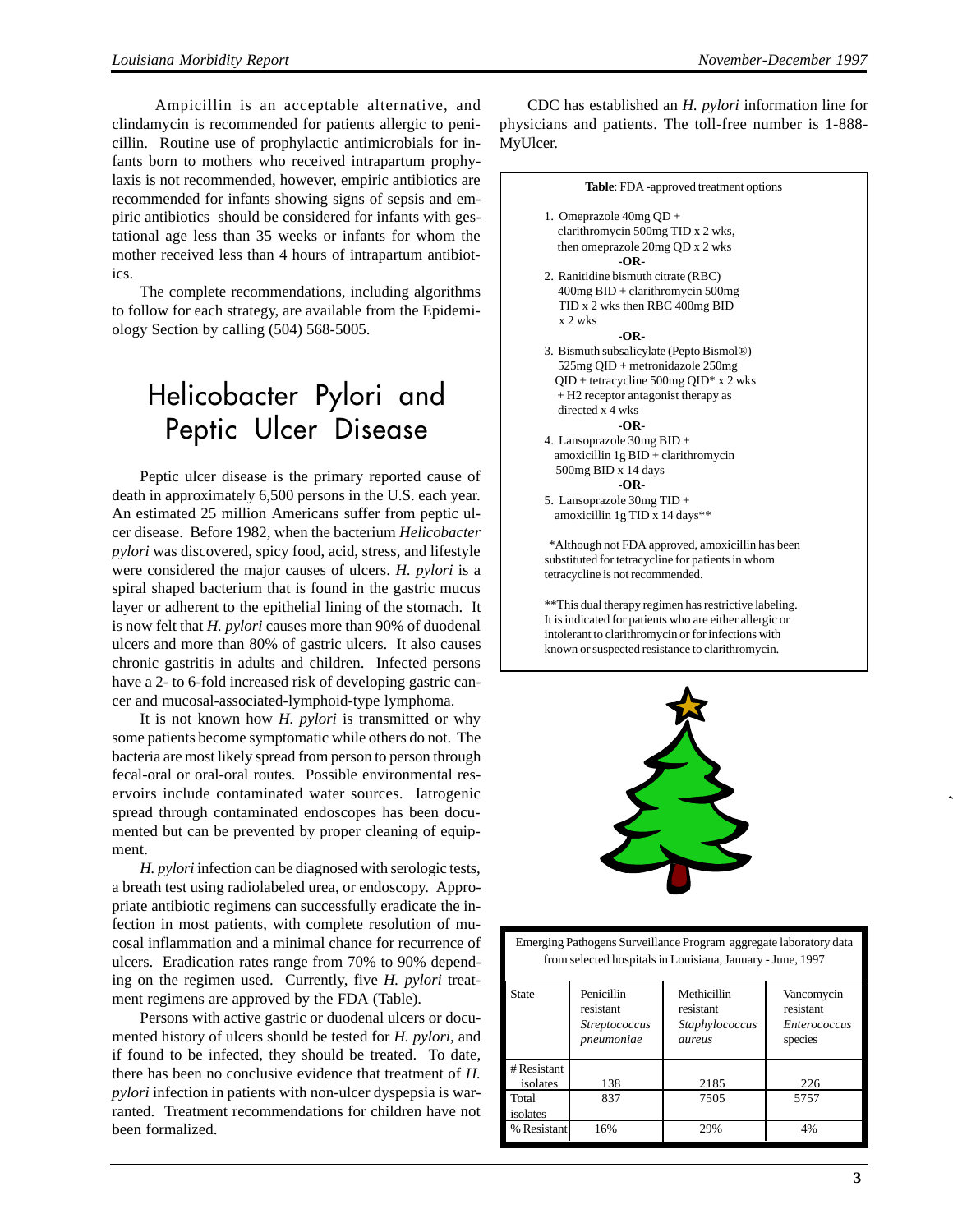## Eastern Equine Encephalitis

Four cases of human eastern equine encephalitis (EEE) have been reported thus far in 1997. One case was reported in a 42 year old white female from Terrebonne parish with onset on September 5th. Two cases were reported in white female sisters from St. Landry parish; one child was 2 years old with onset on September 10th and the other child was 10 months old with onset on September 15th. The fourth case was in a 22 year old white female from Orleans parish, with onset date of November 10th (Figure). Twenty horses have been reported with eastern equine encephalitis since July, 1997, and eight (8) positive bird pools have also been reported. The majority of the bird pools were from St. Tammany parish. One mosquito pool positive for eastern equine encephalitis was identified in Calcasieu parish and two positive mosquito pools were identified in East Baton Rouge parish.

Since Louisiana has a significant mosquito population and mild temperatures, it is likely that we will continue to see sporadic cases of eastern equine encephalitis. Most infections are asymptomatic. Mild cases often occur as febrile headache or aseptic meningitis and occasionally very severe cases may occur. EEE has one of the highest mortality rates among all of the arthropod-borne encephalitides. Surveillance of seasonal mosquito-avian activity as an ongoing process helps to guide control measures.

**Figure**: Eastern equine encephalitis (EEE) virus activity, January-November, 1997

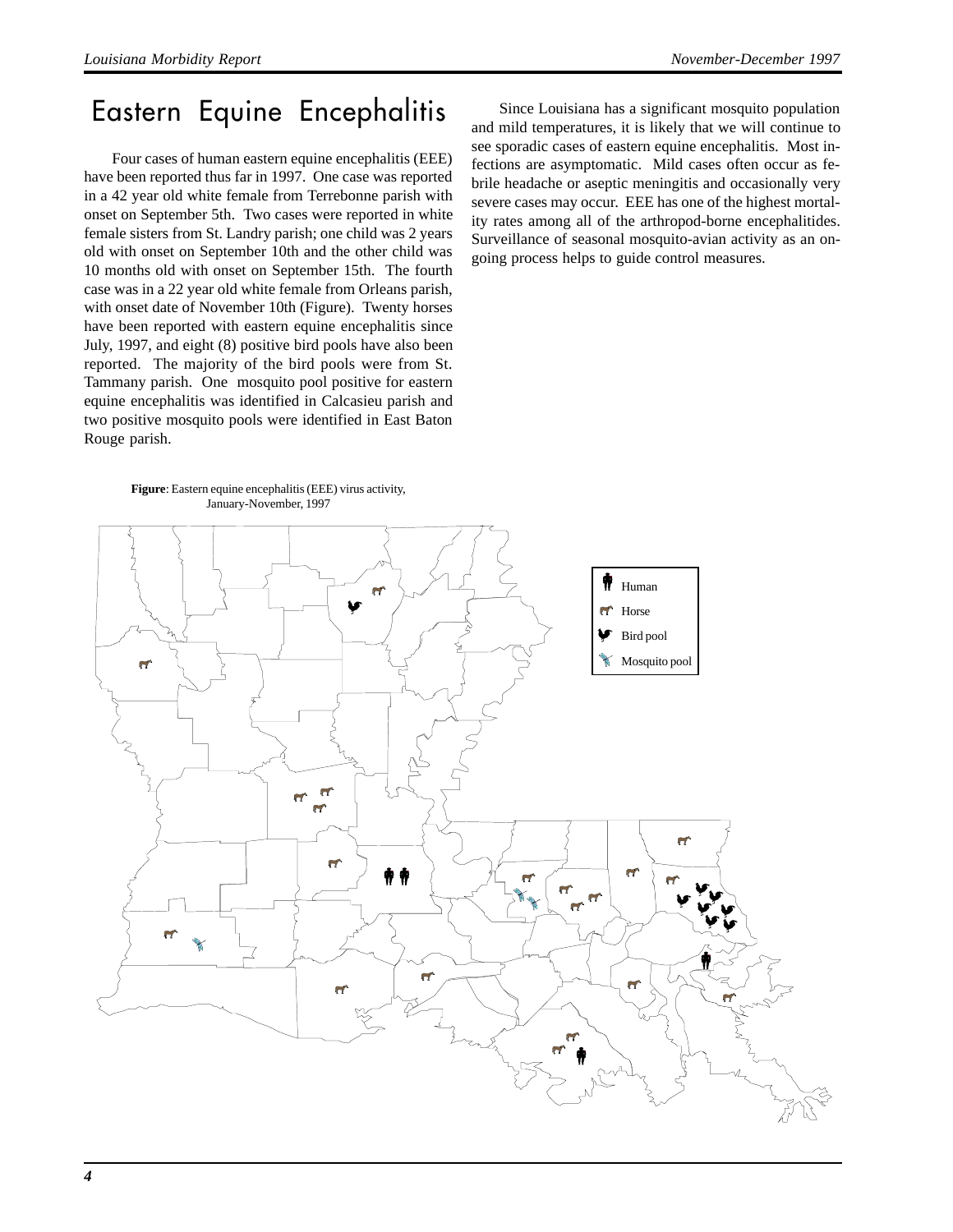### AIDS UPDATE HIV Incidence in a New Orleans STD Clinic

Data from AIDS case reporting and seroprevalence surveys provide useful information to monitor the impact of the AIDS epidemic. However, in order to most effectively target prevention resources, it is useful to have knowledge of current HIV transmission patterns. Estimating HIV incidence (the rate of new HIV infections) in a high-risk population allows the identification of those segments of the population at highest risk of acquiring HIV.

OPH is currently conducting a study of patients repeatedly tested for HIV at a New Orleans STD clinic to estimate the incidence of and risk factors for HIV infection. The clinic serves a population that is 67% male and 94% African-American. All clinic clients receive HIV counseling and are offered HIV testing unless the client has visited the clinic in the previous 90 days. This analysis includes all clients who visited the clinic between January 1990 and November 1997 and had at least two HIV tests.

A seroconverter is a person who had a documented negative HIV test and a subsequent positive HIV test during the study period. As shown in Table 1, 124 patients seroconverted during the study period for an overall incidence rate of .49/100 person-years (p-y) or .49% per year. Incidence rates were very similar in males (.50/100 p-y) and females (.45/100 p-y). The rate of new infection was highest in persons under age 20, and was also very high among clients aged 40 and over. Incidence was highest in 1991 and 1992 and appears to be decreasing in subsequent years.

Table 2 shows incidence rates associated with specific

| <b>Table 1:</b> HIV Incidence in a New Orleans STD Clinic<br>January 1990 - November 1997 |                      |                          |  |  |  |  |  |  |
|-------------------------------------------------------------------------------------------|----------------------|--------------------------|--|--|--|--|--|--|
|                                                                                           | No. of<br>Converters | Rate/100<br>person-years |  |  |  |  |  |  |
|                                                                                           | 124                  | .49                      |  |  |  |  |  |  |
| <b>Sex</b>                                                                                |                      |                          |  |  |  |  |  |  |
| Male                                                                                      | 99                   | .50                      |  |  |  |  |  |  |
| Female                                                                                    | 25                   | .45                      |  |  |  |  |  |  |
| Age                                                                                       |                      |                          |  |  |  |  |  |  |
| $<$ 20                                                                                    | 16                   | .77                      |  |  |  |  |  |  |
| 20-29                                                                                     | 51                   | .38                      |  |  |  |  |  |  |
| 30-39                                                                                     | 36                   | .55                      |  |  |  |  |  |  |
| $40+$                                                                                     | 21                   | .67                      |  |  |  |  |  |  |
| <b>Year</b>                                                                               |                      |                          |  |  |  |  |  |  |
| 1990                                                                                      | 3.9                  | .41                      |  |  |  |  |  |  |
| 1991                                                                                      | 17.7                 | .55                      |  |  |  |  |  |  |
| 1992                                                                                      | 26.8                 | .60                      |  |  |  |  |  |  |
| 1993                                                                                      | 24.9                 | .52                      |  |  |  |  |  |  |
| 1994                                                                                      | 23.6                 | .51                      |  |  |  |  |  |  |
| 1995                                                                                      | 15.0                 | .38                      |  |  |  |  |  |  |
| 1996                                                                                      | 8.9                  | .33                      |  |  |  |  |  |  |

risk behaviors reported by the clients during their HIV counseling and testing sessions. Among males, incidence rates were very high among those who reported sex with other men (1.54/100 p-y) and among injection drug users (.94/ 100 p-y). Rates among heterosexual men who exchanged sex for money or drugs (but did not report injecting drugs or having sex with men) were higher than among heterosexual men who did not exchange sex. Among females, incidence rates were highest among women whose sex partners injected drugs (1.60/100 p-y). Many seroconverters had no acknowledged risk, reflecting either a lack of knowledge of their sex partner's HIV risk status or reluctance to report their own risk behaviors.

Table 3 presents incidence rates of selected population

| <b>Table 2: HIV Incidence by Risk Factor</b><br>January 1990 - November, 1997                                                                                                                    |                     |                           |  |  |  |  |  |  |  |
|--------------------------------------------------------------------------------------------------------------------------------------------------------------------------------------------------|---------------------|---------------------------|--|--|--|--|--|--|--|
| No. of<br>Rate/100<br>Converters<br><u>person-years</u><br><b>Males</b>                                                                                                                          |                     |                           |  |  |  |  |  |  |  |
| Men who have sex with men<br>Injecting drug users<br>Exch. sex for money or drugs<br>No acknowledged risk                                                                                        | 21<br>8<br>26<br>44 | 1.54<br>.94<br>.67<br>.32 |  |  |  |  |  |  |  |
| <b>Females</b><br>Injecting drug users<br>.87<br>2<br>Sex partner of IDU<br>1.60<br>4<br>Exch. sex for money or drugs<br>$\mathcal{D}_{\mathcal{L}}$<br>.59<br>.36<br>No acknowledged risk<br>17 |                     |                           |  |  |  |  |  |  |  |

subgroups for two time periods, 1990-1993 and 1994-1997, reflecting evolving trends in new infections. Incidence rates in males have declined over the study period from .58/100 p-y to .40/100 p-y, largely due to a substantial decrease in incidence among men who have sex with men. Rates in females have increased over the period from .42/100 p-y to .48/100 p-y.

Despite an overall decline in HIV incidence in this population, very high rates of new infection continue to occur among female partners of injecting drug users, adolescents, and men who have sex with men. Risk behaviors either directly or indirectly associated with drug use accounted for over one third of all new infections (42/124). The incidence patterns and trends in this important sentinel population will be used to target prevention programs.

| <b>Table 3:</b> Trends in HIV Incidence in a New Orleans STD Clinic |                                          |          |  |  |  |  |  |  |  |
|---------------------------------------------------------------------|------------------------------------------|----------|--|--|--|--|--|--|--|
|                                                                     | Rate for 1990-1993<br>Rate for 1994-1997 |          |  |  |  |  |  |  |  |
| Male                                                                | .58                                      | .40      |  |  |  |  |  |  |  |
| Men who have sex with men                                           | 2.43                                     | .62      |  |  |  |  |  |  |  |
| l Female                                                            | .42                                      | .48      |  |  |  |  |  |  |  |
| Total                                                               | -54                                      | $\Delta$ |  |  |  |  |  |  |  |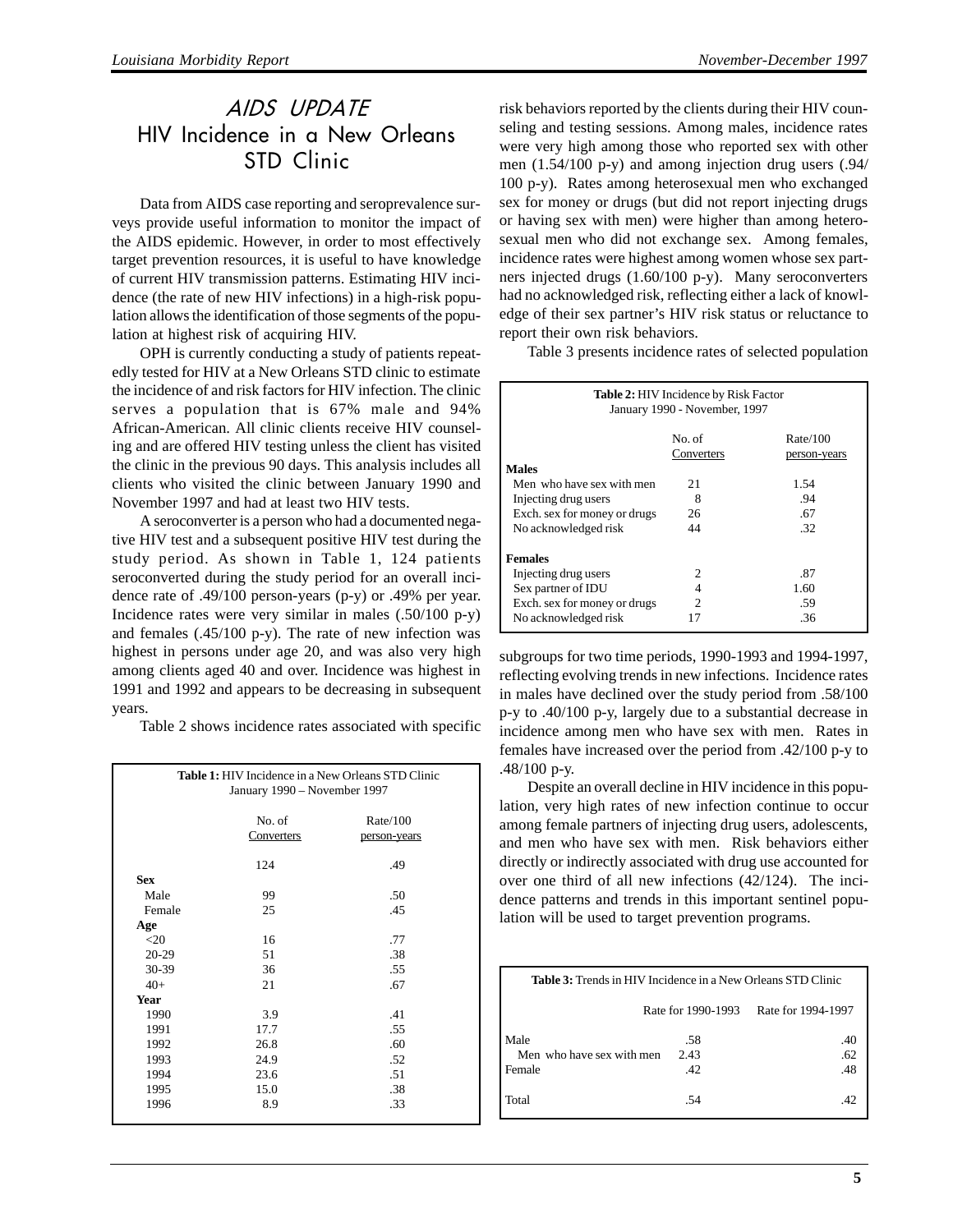#### LOUISIANA COMMUNICABLE DISEASE SURVEILLANCE Nov.-Dec., 1997 PROVISIONAL DATA

Table 1. Disease Incidence by Region and Time Period

|                                      |                            |                      |                  |                     |                       | HEALTH REGION       |                               |                  |                         |                    |                      |                                       |                   | TIME PERIOD        |          |
|--------------------------------------|----------------------------|----------------------|------------------|---------------------|-----------------------|---------------------|-------------------------------|------------------|-------------------------|--------------------|----------------------|---------------------------------------|-------------------|--------------------|----------|
| <b>DISEASE</b>                       |                            | $\,$ 1               | $\overline{2}$   | 3                   | $\frac{1}{2}$         | 5                   | 6                             | 7                | 8                       | 9                  | Nov.<br>Dec.<br>1997 | Nov.<br>Dec.<br>1996                  | Cum<br>1997       | Cum<br>1996        | %<br>Chg |
| Vaccine-preventable<br>H. influenzae |                            | 1                    | 0                | $\theta$            | $\bf{0}$              | $\bf{0}$            | $\bf{0}$                      | 0                | $\bf{0}$                | ı                  | $\overline{2}$       | 0                                     | 16                | 6                  | $+166.7$ |
| Hepatitis B                          | Cases<br>Rate              | $^{4}_{0.4}$         | $\frac{2}{0.4}$  | 1<br>0.3            | 1<br>0.2              | $rac{2}{0.7}$       | 0<br>$\bar{a}$                | 3<br>0.6         | 1<br>0.3                | 1<br>0.3           | $^{15}_{0.3}$        | $^{21}_{0.5}$                         | $^{170}_{3.9}$    | $\frac{161}{3.7}$  | $+5.6$   |
| Measles                              |                            | 0                    | 0                | 0                   | $\bf{0}$              | $\theta$            | 0                             | 0                | $\theta$                | 0                  | 0                    | $\bf{0}$                              | 0                 | $\bf{0}$           | $\sim$   |
| Mumps                                |                            | $\theta$             | 0                | $\bf{0}$            | 0                     | $\theta$            | 0                             | 1                | 1                       | 0                  | $\overline{2}$       | 5                                     | 17                | 24                 | $-29.2$  |
| Rubella                              |                            | $\theta$             | 0                | $\bf{0}$            | $\theta$              | 0                   | $\bf{0}$                      | 0                | $\bf{0}$                | 0                  | $\mathbf{0}$         | $\bf{0}$                              | 0                 | 1                  | $-100$   |
| Pertussis                            |                            | 0                    | $\bf{0}$         | $\bf{0}$            | 0                     | 0                   | 0                             | 0                | $\bf{0}$                | 1                  | 1                    | 5                                     | 21                | 4                  | $+50$    |
| Sexually-transmitted<br><b>AIDS</b>  | Cases<br>Rate <sup>1</sup> | $^{59}_{5.4}$        | $^{24}_{4.4}$    | 1<br>0.3            | $^{20}_{4.0}$         | $^{6}_{2.3}$        | 6<br>1.9                      | $^{4}_{0.8}$     | $^{4}_{1.2}$            | $_{2.2}^{8}$       | $^{132}_{3.1}$       | $^{114}_{2.6}$                        | 1029<br>23.9      | 1446<br>33.5       | $-29$    |
| Gonorrhea                            | Cases<br>Rate <sup>1</sup> | 530<br>51.0          | 188<br>33.1      | 184<br>48.8         | $^{212}_{41.1}$       | 148<br>55.2         | $^{62}_{20.3}$                | 462<br>91.3      | 189<br>53.8             | $\frac{110}{28.6}$ | 2085<br>49.5         | 1387<br>32.9                          | 10621<br>251.8    | 9294<br>220.2      | $+14.3$  |
| Syphilis(P&S)                        | Cases<br>Rate              | $^{24}_{2.3}$        | 9<br>1.6         | $\mathbf{1}$<br>2.9 | $\overline{4}$<br>0.8 | L<br>0.4            | 0<br>$\overline{\phantom{a}}$ | 3<br>0.6         | $^{3}_{0.9}$            | 3<br>0.8           | $^{58}_{1.4}$        | $^{55}_{1.3}$                         | $\frac{363}{8.6}$ | $\frac{532}{12.6}$ | $-31.7$  |
| Enteric<br>Campylobacter             |                            | $\sqrt{2}$           | 1                | $\bf{0}$            | $\bf{0}$              | 0                   | $\bf{0}$                      | 1                | $\overline{\mathbf{c}}$ | 1                  | 8                    | 27                                    | 166               | 163                | $+1.8$   |
| Hepatitis A                          | Cases<br>Rate              | $\frac{4}{3}$<br>0.4 | $\frac{2}{0.4}$  | 0<br>÷,             | $^{4}_{0.8}$          | 0<br>$\overline{a}$ | $^{2}_{0.7}$                  | $\frac{15}{3.0}$ | $^{5}_{1.4}$            | $^{1}_{0.3}$       | $^{33}_{0.8}$        | $^{57}_{1.3}$                         | $^{258}_{6.0}$    | $^{241}_{5.6}$     | $+7.1$   |
| Salmonella                           | Cases<br>Rate              | $^{14}_{1.3}$        | $\frac{19}{3.3}$ | $^{13}_{3.4}$       | 8<br>1.6              | $^{6}_{2.2}$        | $^{6}_{2.0}$                  | 6<br>1.2         | 10<br>2.8               | $^{14}_{3.6}$      | 116<br>2.7           | $^{101}_{2.3}$                        | $^{626}_{15.0}$   | $^{611}_{14.2}$    | $+2.5$   |
| Shigella                             | Cases<br>Rate              | 10<br>1.0            | 1<br>0.2         | 1<br>0.3            | $^{13}_{2.5}$         | $^{2}_{0.7}$        | 0<br>÷,                       | 0.2              | 1<br>0.3                | $^{2}_{0.5}$       | $^{35}_{0.8}$        | $^{52}_{1.2}$                         | $\frac{168}{3.9}$ | 563<br>13.0        | $-70.2$  |
| Vibrio cholera                       |                            | $\bf{0}$             | 0                | 0                   | 0                     | 0                   | $\bf{0}$                      | $\boldsymbol{0}$ | 0                       | 0                  | 0                    | $\begin{array}{c} 0 \\ 0 \end{array}$ | 0                 | 1                  | $-100$   |
| Vibrio, other                        |                            | 2                    | 0                | 0                   | 0                     | I.                  | $\bf{0}$                      | $\bf{0}$         | $\boldsymbol{0}$        | 0                  | 3                    | 1                                     | 35                | 40                 | $-12.5$  |
| N. Meningitidis                      |                            | 0                    | 0                | Ü                   | 0                     | 0                   | $\bf{0}$                      | 0                | 0                       | 0                  | 0                    | 8                                     | 49                | 66                 | $-25.8$  |
| Tuberculosis                         | Cases<br>Rate              | 86<br>N/A            | 14<br>N/A        | 6<br>N/A            | 15<br>N/A             | 6<br>N/A            | 7<br>N/A                      | 10<br>N/A        | 13<br>N/A               | 19<br>Ń/A          | 176<br>N/A           | 182<br>N/A                            | 406<br>9.3        | $^{420}_{9.6}$     | $-3.3$   |

 $1 -$ Cases per 100,000

| Table 2. Diseases of Low Frequency |                      |  |
|------------------------------------|----------------------|--|
| Disease                            | <b>Total to Date</b> |  |
| Blastomycosis                      |                      |  |
| E. coli 0157:H7                    |                      |  |
| Historylogenesis                   |                      |  |

| E. coli 0157:H7 |                                                       |                |  |
|-----------------|-------------------------------------------------------|----------------|--|
| Histoplasmosis  |                                                       |                |  |
| Lead Toxicity   |                                                       | 99             |  |
| Varicella       |                                                       | 8              |  |
|                 | Rocky Mountain Spotted Fever                          |                |  |
| Legionellosis   |                                                       | 20             |  |
| Lyme Disease    |                                                       |                |  |
| Malaria         |                                                       |                |  |
| Tetanus         |                                                       |                |  |
| Parish          | Table 3. Animal Rabies (Nov.-Dec., 1997)<br>No. Cases | <b>Species</b> |  |
| Sabine          |                                                       | Dog            |  |

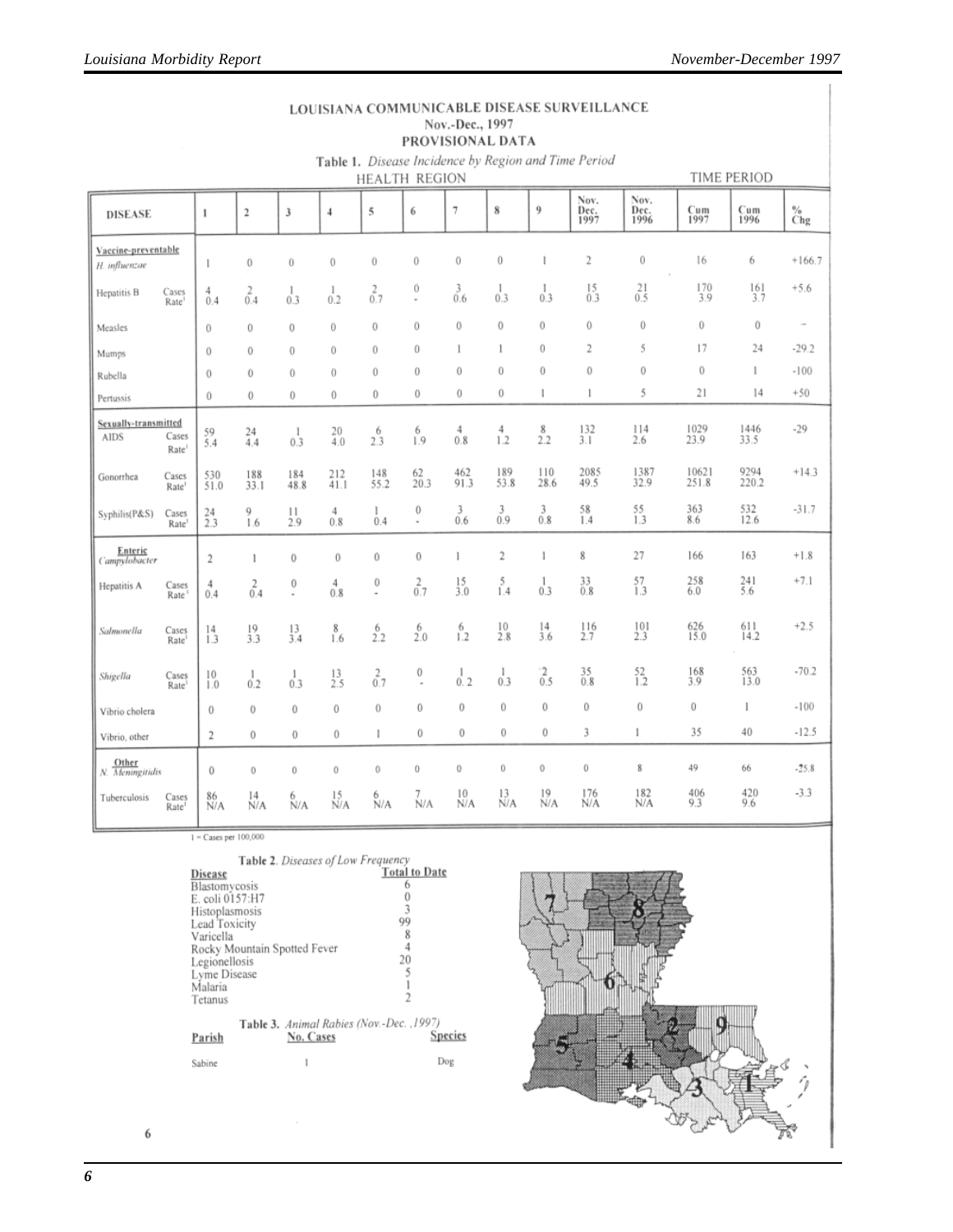# Annual Summary Salmonellosis - 1996

For 1996, six hundred and sixteen cases of salmonellosis were reported. The overall state case rate was lower than the national average (14.3 vs 17.2 per 100,000). Salmonella cases increased by 4.4% from 1995 and decreased by 4.4% from 1994 (Figure 1). Sex-specific rates were higher among males than females (14.9 vs 13.2 per 100,000, respectively). Fifty-six percent of the cases were reported in agegroups less than 10 years of age (Figure 2). Reported cases by month of onset peaked during the summer months from June through September (Figure 3). Parishes reporting the highest case rates per 100,000 include: Vermilion (37), Washington (32), Terrebonne (31) and Lincoln (30, Figure 4). Of the 32 serotypes identified, the most frequently reported isolates were *S. typhimurium* (105), *S. newport* (71), *S. mississippi* (46) and *S. javiana* (43; Table). One case of *S. typhi* was identified from E. Baton Rouge parish involving a child with a history of international travel. An outbreak of salmonellosis in the Ruston area was investigated in which a case-control study was performed and identified an association with a food establishment.

**Table:** Frequency of salmonella serotypes, 1994-1996

| <b>SEROTYPE</b> | #  | 1994 | Rank % | #  | 1995<br>Rank %              |    | #    | 1996 | Rank % |
|-----------------|----|------|--------|----|-----------------------------|----|------|------|--------|
| S. typhimurium  | 87 |      | 15     | 66 | $\mathcal{D}_{\mathcal{L}}$ | 18 | 1105 |      | 21     |
| S. newport      | 73 |      | 12     | 93 |                             | 26 | 71   |      | 14     |
| S. mississippi  | 35 | 3    | 6      | 42 | $\mathcal{R}$               | 12 | 46   | 3    | 9      |
| S. javiana      | 21 | 5    | 4      | 26 | 5                           |    | 43   |      | 8      |
| S. heidelberg   | 19 |      | 3      | 17 | 6                           | 5  | 20   | 5    |        |
| S. enteritidis  | 32 |      | 5      | 28 | 4                           | 8  | 16   | 6    |        |



**Figure 1**: Cases of salmonellosis by year, 1987-1996



Agegroups



**Figure 4**: Rates of salmonellosis by parish, 1996



*Louisiana Fact*

*Did you know that the first licensed pharmacist in the United States was from New Orleans? Louis Joseph Dufilho, Jr. was licensed in 1816 and sold among other things, love potions and other voodoo remedies, as well as fragrances.*